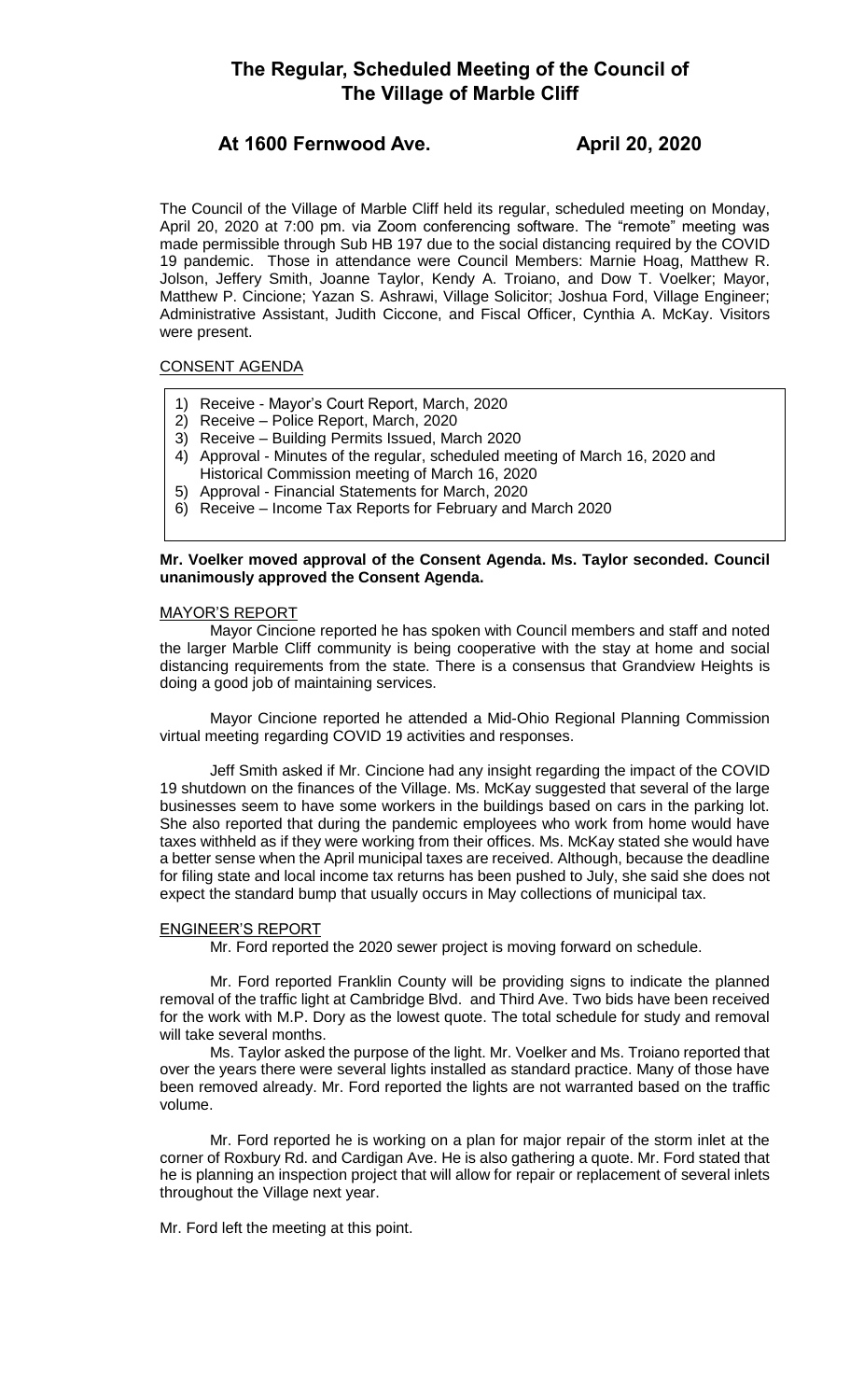#### SOLICITOR'S REPORT

Mr. Ashrawi reported that the owners of 1600 Dublin Rd. are working toward the completion of the PACE Financing for the property. When final numbers are given to the Village along with answers to various administrative questions, Council can take the existing legislation off the table for consideration. The applicants plan to ask Council to consider the legislation at the June regular meeting.

Mr. Voelker asked if questions regarding the Village's responsibility for receiving the payment and forwarding it to the lender have been resolved. Mr. Ashrawi stated that discussion is ongoing.

Mr. Ashrawi reported the oral arguments for the municipal tax case will be held via video on May, 13, 2020.

Mr. Ashrawi reported Ms. McKay was contacted by AEP regarding a phone conference to discuss issues regarding the proposed development at the corner of Dublin Rd. and W. Fifth Ave. Mr. Ashrawi stated that an executive session may be needed at some point to discuss the phone call.

#### ADMINISTRATIVE ASSISTANT REPORT

Ms. Ciccone presented a proposal for electrical repair and maintenance on the Cambridge Island. The only proposal received, despite several requests for proposals, was from Elite Electrical that has done work in the Village in the past. The proposal was for just under \$12,000. The Village has been experiencing electrical problems on the island for several years and the planned repairs and improvements have been part of the Village's five-year plan for some time.

Mayor Cincione recommended the work be done while the contractor is available. Ms. Troiano asked if any additions would be made at this time. Ms. Ciccone said nothing additional is planned at this time. Ms. McKay stated that landscape lighting might be considered in the future. Ms. McKay stated the electrical box is most likely adequate for additional service. Ms. McKay concurred with Ms. Troiano's observation that landscape lighting might be an eligible expense for the Park and Green Spaces Fund.

Ms. McKay stated the expense is covered by the current appropriations.

Ms. Ciccone presented options and pricing information for new climbing equipment for the Falco Park playground. Council members expressed an interest in reviewing the various options. Ms. Ciccone stated the companies under consideration would not be ready to move forward with installation until after June 1, 2020.

Ms. Taylor suggested the equipment have the widest appeal for various age groups. Ms. Ciccone also commented that many colors are available. Mr. Jolson and Mr. Smith concurred with Ms. Taylor's suggestion. Mr. Smith commented that he wanted to be careful with expenditures. He also commented that he was not in favor of replacing equipment simply because it is old. Ms. McKay pointed out that the equipment has some damage and safety concerns. She stated staff has not be successful finding vendors to do repairs.

Staff will receive comments and make a recommendation for the May Council meeting.

Ms. Ciccone presented a preliminary plan for the Studebaker Grove in Tarpy Woods. Chris Ahlum has visited the park to identify maintenance that needs to be completed along with designs for the new tree grove. Ms. Ciccone stated Mr. Ahlum would like particular input from Council regarding additional parking for the park and the grove.

Ms. Taylor stated that most people park on Cambridge Blvd and walk into the park. Ms. Taylor reported she has received comments from neighbors about recent activities in the park including construction of small structures, hammocks being hung across paths, and large groups of children congregating. She expressed her concern whether additional parking will help address various problems and issues or exacerbate the concerns of neighbors regarding recent issues.

Ms. McKay reported that, when the park was purchased and developed, Council at that time determined they would rather not have parking. The turnaround was added because of vehicles going down Cambridge only to find out that it dead ends. Efforts to turn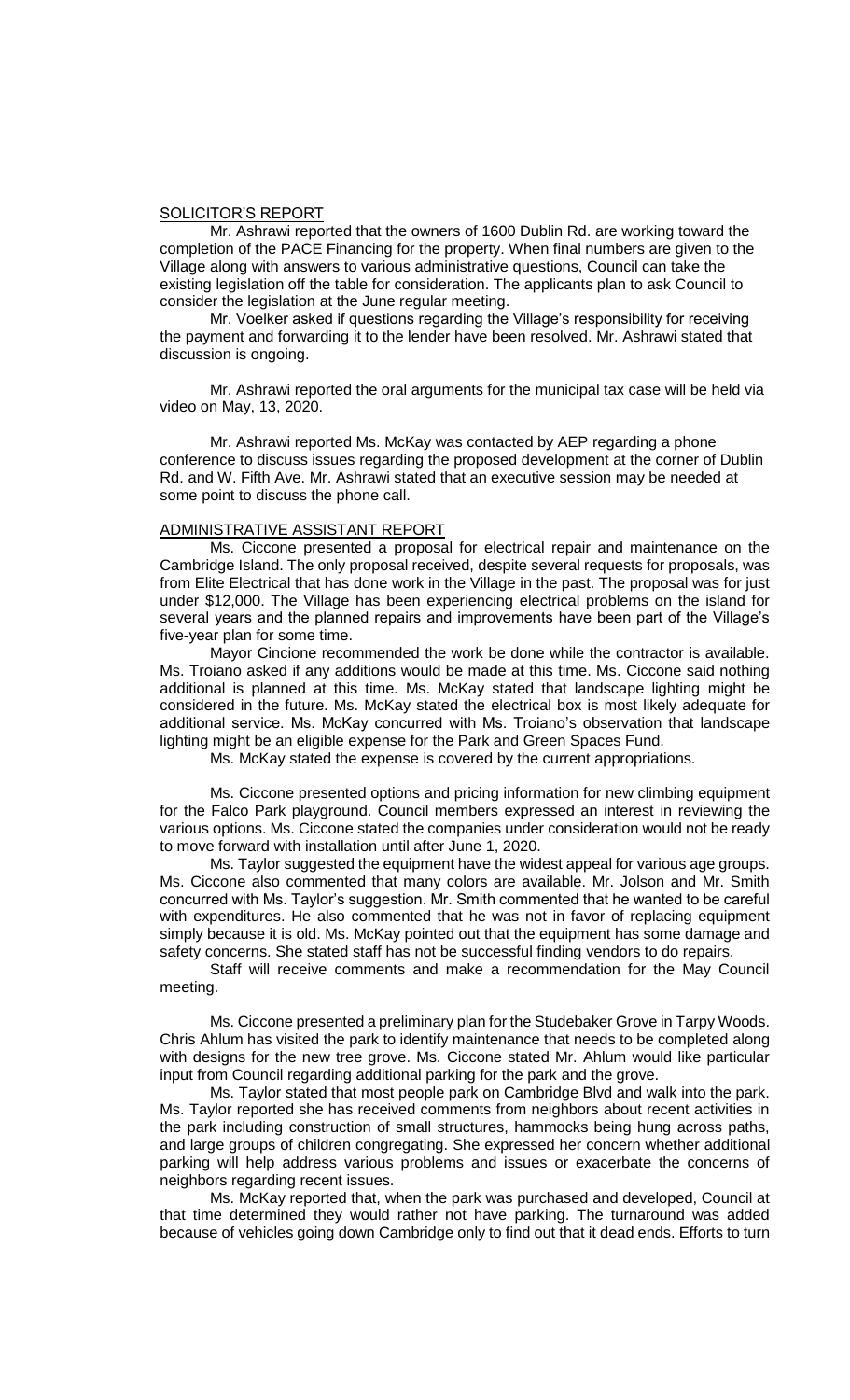around resulted in damage to the grass on either side of the road.

Mayor Cincione reported there are some ongoing drainage issues that need to be addressed. He also commented that the grove should be accessible. He commented that the challenge is to balance accessibility with the passive nature of the park. Mr. Jolson suggested that the Village should delineate the property lines. He also suggested the Village determine what can and cannot be built on public property. Ms. McKay stated her opinion that nothing can be built on public property because of a variety of liability issues. She also suggested that if people stay on the paths they will not cross onto private property. Mr. Jolson suggested signs be posted on trees to show the limits of the park.

Mayor Cincione suggested a meeting at the park to discuss the options and finish the design for the May Council meeting. Ms. Ciccone with arrange for a meeting.

#### APPROVAL OF BILLS

**Ms. Troiano moved approval of the April 2020 bills totaling \$81,147.68. Ms. Hoag seconded. The motion passed unanimously.**

#### **Ms. Troiano moved approval of the amended March 2020 bills totaling \$89,980.56. Mr. Jolson seconded. The motion passed unanimously.**

#### FISCAL OFFICER'S REPORT

Ms. McKay had no report for Council.

# COUNCIL MEMER REPORTS

Mr. Jolson reported Falco Scholarships were awarded to nine students. The total amount of scholarships awarded is \$7,000. All received a base \$500 award with some recognized for excellence with an additional \$500. Ms. Taylor will prepare an award video as requested by Grandview Heights High School.

Mayor Cincione reported the Grandview Boosters will be selling mulch as part of their fund raising activities. The mulch will be delivered by the landscaping business not the students.

#### NEW BUSINESS

Mayor Cincione introduced the first reading of O-2630-20, An Ordinance adopting a Budget for the Year 2021 for the Village of Marble Cliff.

Ms. McKay reported the ordinance is in title only and she will have budget information for the May Council meeting.

No action was taken

Mr. Smith stated he is aware of some "holes" in the pear trees along Cambridge Blvd. He asked if the Village will be replacing trees. Ms. McKay reported the Village has a three-year plan for removing and planting trees. She stated the plan calls for some of the pear trees to be replaced with other species to improve the diversity and health of the Village trees. Ms. Troiano commented that some residents do not want trees replaced. She suggested that staff check with property owners.

Mr. Smith stated he would like to look at the plan. He stated he has a very strong opinion that the pears are an integral part of the look of the Village. Ms. McKay suggested that Mr. Smith review the plan.

Mr. Smith asked Mr. Ashrawi if the COVID 19 pandemic is slowing the process with AEP's plans for the property. Mr. Ashrawi stated the Council can have an executive session through a secure phone call. Mr. Smith and Mr. Jolson stated they would like to be kept up to date. Mr. Ashrawi stated he is available to discuss issues directly with any Council member.

#### ADJOURN